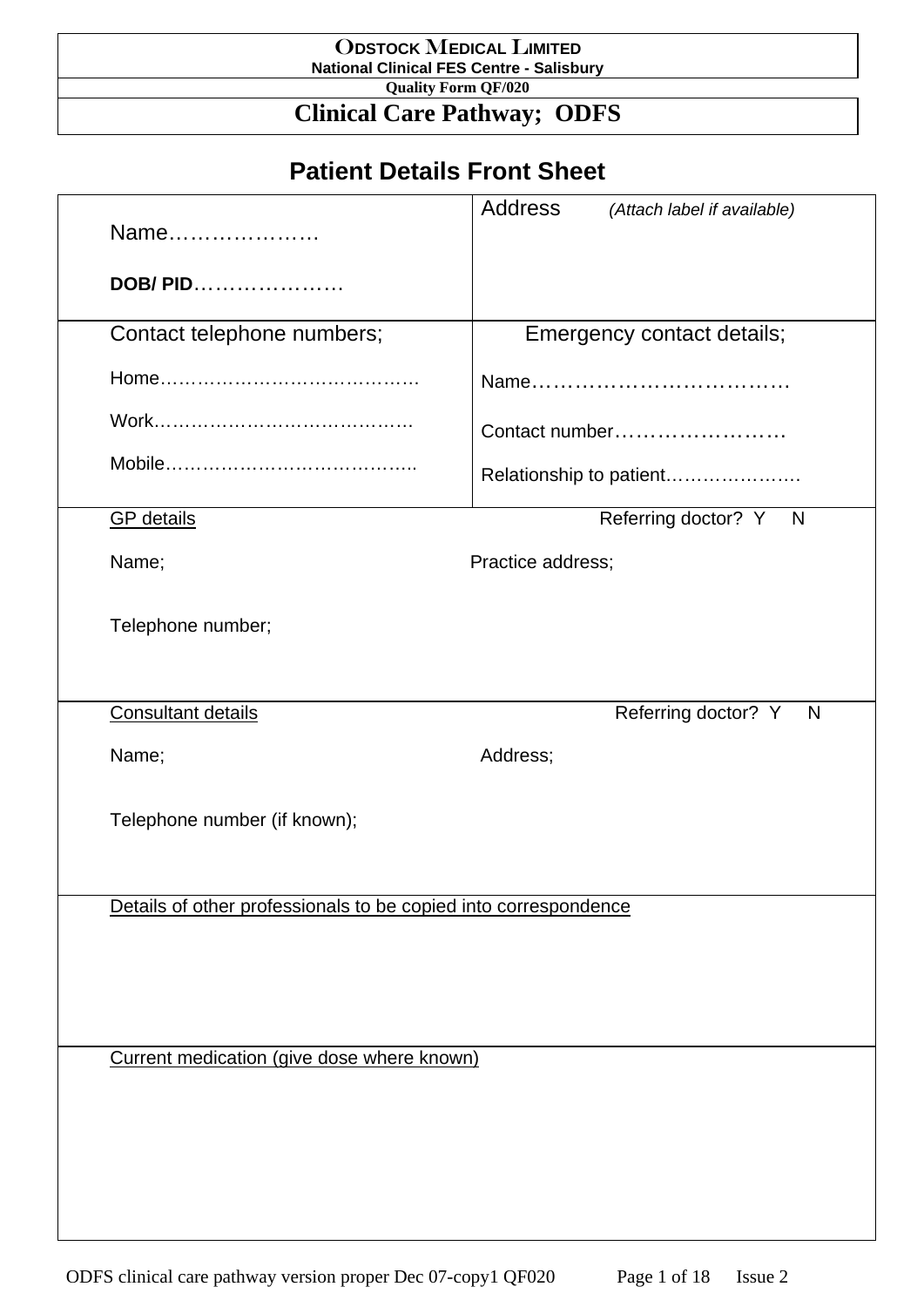

# **Odstock Medical Limited**

National Clinical FES Centre Salisbury District Hospital **Salisbury Wilitshire** SP2 8BJ UK

Tel +44 (0) 1722 429065 Fax +44 (0) 1722 425263 enquiries@odstockmedical.com *www.odstockmedical.com*

#### **PATIENT CONTRACT**

| Date |  |
|------|--|
|------|--|

1. I agree that staff employed by the National Clinical FES Centre, Odstock Medical Ltd, Salisbury District Hospital, Salisbury, UK may provide me with FES treatment.

Patient/carer initial …………………

2. I understand that my equipment remains the property of the FES Centre and I agree to return it when I am no longer receiving treatment from the FES Centre.

Patient/carer initial …………………

3. Should I find that I am unable to attend an appointment, I agree to inform the FES centre at the earliest opportunity. I understand that should I fail to attend 2 or more appointments *without letting the FES Centre know*, I will be discharged and asked to return my equipment.

Patient/carer initial …………………

4. I am aware that should I cancel and rearrange more than 2 appointments **without a valid reason agreed with my clinician**, I will be discharged and asked to return my equipment.

Patient/carer initial …………………

5. I understand that should I fail to return my equipment after being discharged I will be charged for its value.

Patient/carer initial ……………………

 **Patient/ carer sign ………………………… Print …………………………** 

 **Clinician sign……………………………… Print……………………**

ODSTOCK MEDICAL LIMITED Care Pathway, page 2 of 18, v2.0 National Clinical FES Centre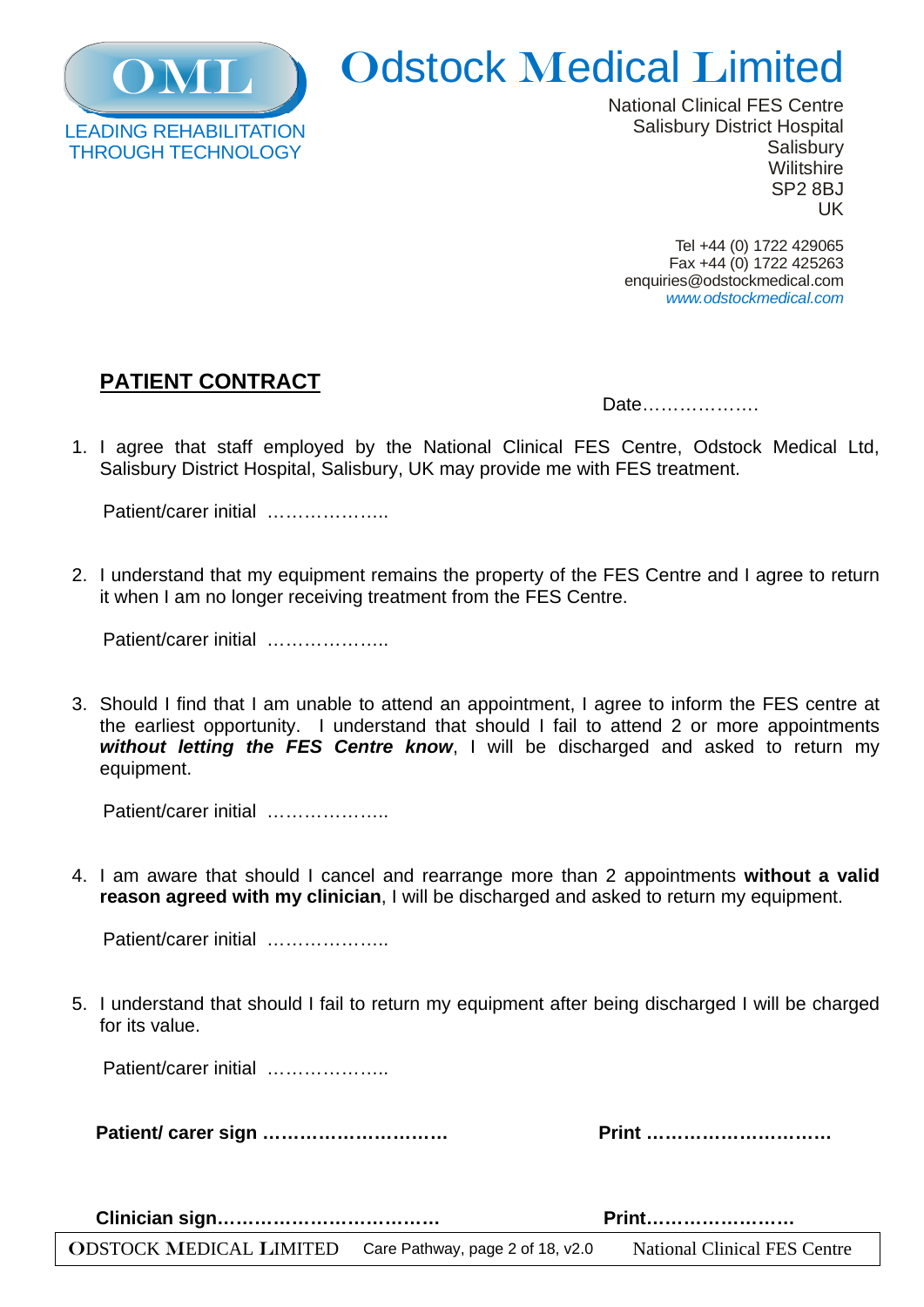

## **Odstock Medical Limited**

National Clinical FES Centre Salisbury District Hospital **Salisbury Wilitshire** SP2 8BJ UK

Tel +44 (0) 1722 429065 Fax +44 (0) 1722 425263 enquiries@odstockmedical.com *www.odstockmedical.com*

#### **VIDEO and PHOTOGRAPHIC CONSENT FORM**

In the course of your treatment at the National Clinical FES Centre it may be useful to use video or still photography to record your condition or performance. This may be for 3 reasons:

- 1. To record your present condition so a comparison can be made at a later date to monitor your progress.
- 2. To illustrate the type of treatment you are receiving for the purpose of teaching other clinicians.
- 3. To illustrate the type of treatment you are receiving for the purpose of promoting FES.

If the video or photograph can be taken without revealing your identity by showing your face, this will be done. However, this is not always possible and it may be that you might be recognisable.

You do not have to give your permission to be videoed or photographed and refusal will not affect your treatment at Salisbury District Hospital in any way.

#### **Please initial the items to which you give consent**

- 1. I confirm that I have read and understand the above and have had the opportunity to ask questions.
- 2. I understand that my participation is voluntary and that I am free to withdraw at any time,

without giving any reason, without my medical care or legal rights being affected.

- 3. I understand that I may be recognisable from the video recording or photography.
- 4. I give my permission for video recordings or photography to be used to monitor my treatment.
- 5. I give my permission to use video recordings or photography for educational purposes.
- 6. I give my permission to use video recordings or photography for promotional purposes.

Copy this page when signed; 1 for patient, 1 to be kept with hospital notes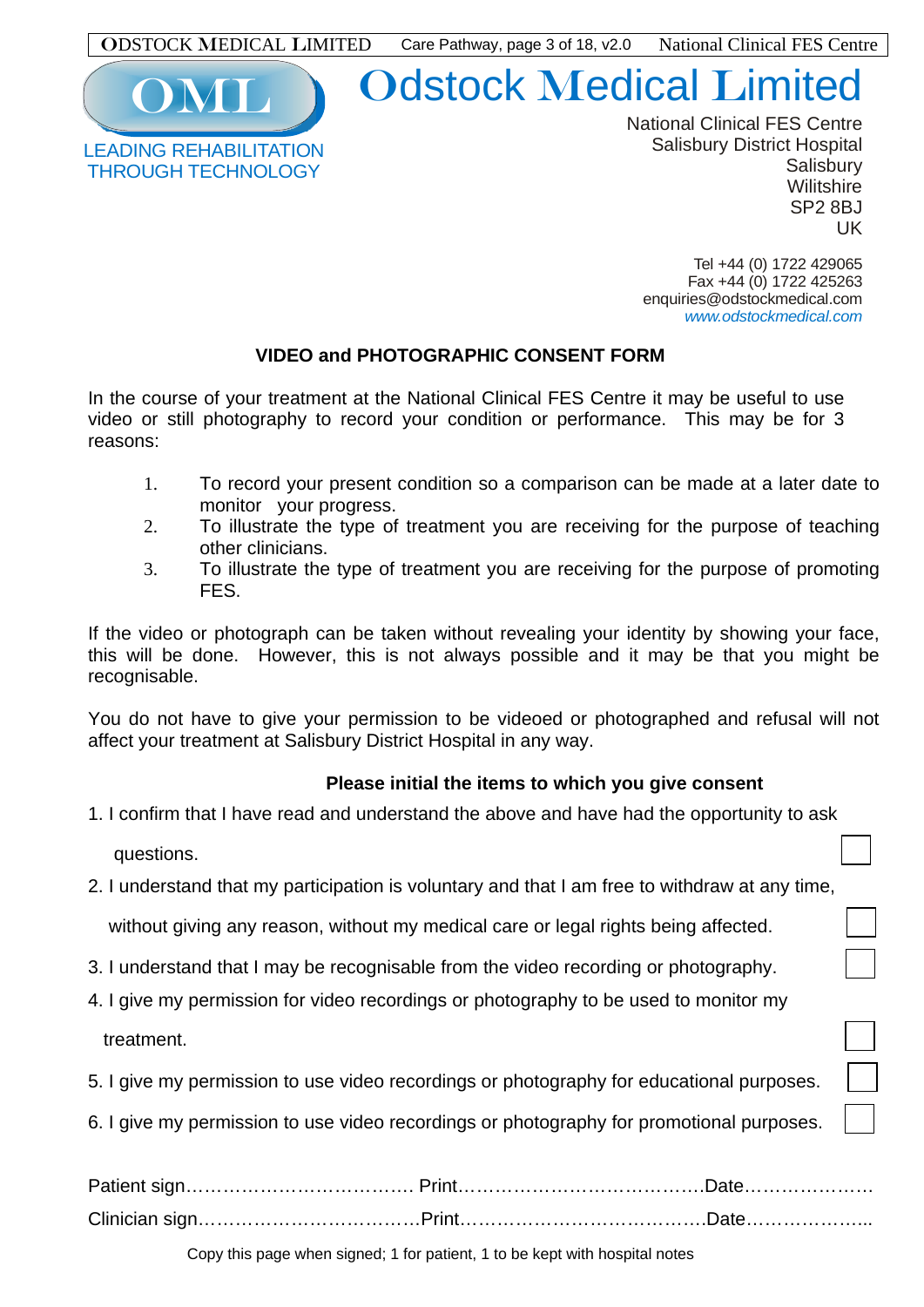| <b>ODSTOCK MEDICAL LIMITED</b> | Care Pathway, page 4 of 18, v2.0 | <b>National Clinical FES Centre</b> |
|--------------------------------|----------------------------------|-------------------------------------|
|--------------------------------|----------------------------------|-------------------------------------|

| <b>ODFS Care Pathway; set up</b> |                                                                |               | Date |                             |    |                                    |                        |  |
|----------------------------------|----------------------------------------------------------------|---------------|------|-----------------------------|----|------------------------------------|------------------------|--|
|                                  | Patient name                                                   |               |      |                             |    |                                    |                        |  |
|                                  | DOB/ PID                                                       |               |      |                             |    |                                    |                        |  |
|                                  |                                                                |               |      |                             |    |                                    |                        |  |
|                                  | (Attach label if available)                                    |               |      |                             |    |                                    |                        |  |
|                                  | Treated side (circle)                                          |               |      |                             | R. | <b>Clinician</b><br><b>Initial</b> | <b>Not</b><br>required |  |
| $\overline{1}$                   | Implied consent                                                |               |      |                             |    |                                    |                        |  |
| 2.                               | Changes to patient details/ medication recorded on front sheet |               |      |                             |    |                                    |                        |  |
| 3                                | <b>Patient/ carer education</b>                                |               |      | <b>Details if necessary</b> |    | <b>Clinician</b><br><b>Initial</b> | <b>Not</b><br>required |  |
| 3a                               | Procedure for donning and doffing                              |               |      |                             |    |                                    |                        |  |
| 3 <sub>b</sub>                   | Test procedure                                                 |               |      |                             |    |                                    |                        |  |
| 3 <sub>c</sub>                   | Electrode positioning                                          |               |      |                             |    |                                    |                        |  |
| 3d                               | Electrode care                                                 |               |      |                             |    |                                    |                        |  |
| 3e                               | Skin care                                                      |               |      |                             |    |                                    |                        |  |
| 3f                               | Footswitch positioning and insertion                           |               |      |                             |    |                                    |                        |  |
| 3g                               | Written / photographic instructions issued                     |               |      |                             |    |                                    |                        |  |
| 3h                               | Precautions given                                              |               |      |                             |    |                                    |                        |  |
| 4a                               | Skin checked on day 1                                          |               |      |                             |    |                                    |                        |  |
| 4 <sub>b</sub>                   | Skin checked on day 2                                          |               |      |                             |    |                                    |                        |  |
| 4c                               | <b>Skin irritation form completed</b>                          |               |      |                             |    |                                    |                        |  |
| 5                                | Electrode positions found / recorded                           |               |      |                             |    |                                    |                        |  |
| $6\phantom{1}6$                  | Stimulation parameters set / recorded                          |               |      |                             |    |                                    |                        |  |
| $\overline{7}$                   | <b>Technical information recorded</b>                          |               |      |                             |    |                                    |                        |  |
| 8                                | <b>Consent forms completed</b>                                 |               |      |                             |    |                                    |                        |  |
| $9$                              | Problem list, treatment plan and goal<br>sheet completed       |               |      |                             |    |                                    |                        |  |
| 10.                              | 10 metre walks completed                                       |               |      |                             |    |                                    |                        |  |
| 11                               | <b>Patient Handling Profile completed</b>                      |               |      |                             |    |                                    |                        |  |
| 12                               | <b>Consumables issued</b>                                      |               |      |                             |    |                                    |                        |  |
| 12a                              | Up to 3 packs of electrodes                                    | Type:         |      |                             |    |                                    |                        |  |
| 12 <sub>b</sub>                  | Up to 2 footswitches                                           | FSR position: |      |                             |    |                                    |                        |  |
| 12c                              | 1 electrode lead                                               | Length:       |      |                             |    |                                    |                        |  |
| 12d                              | 1 footswitch lead                                              | Length:       |      |                             |    |                                    |                        |  |
| 12e                              | Up to 2 insoles                                                | Size:         |      |                             |    |                                    |                        |  |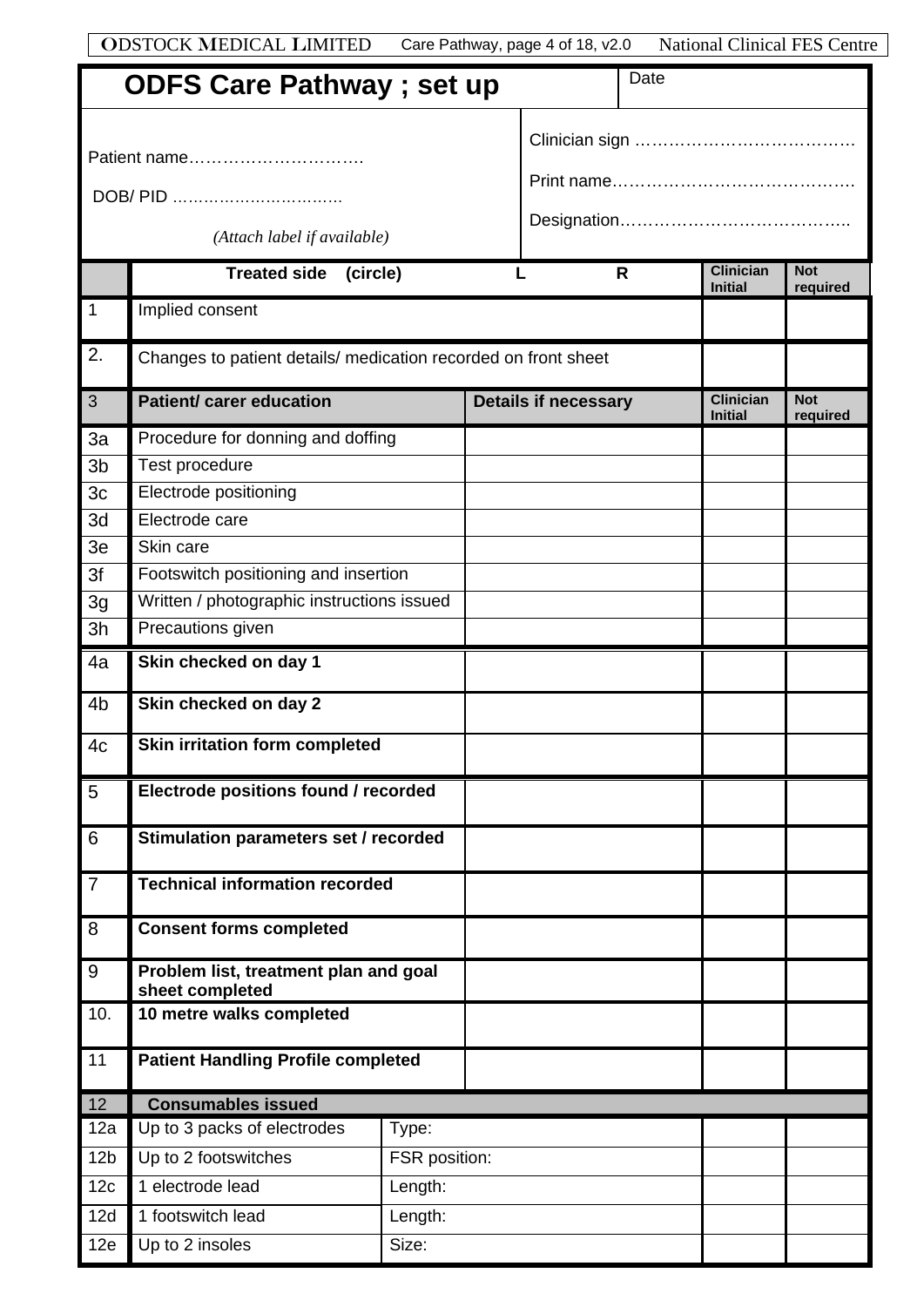| <b>ODFS Care Pathway; set up</b>                                                                                                                   | Date                                                                                                                                                                                                                                                                                                           |
|----------------------------------------------------------------------------------------------------------------------------------------------------|----------------------------------------------------------------------------------------------------------------------------------------------------------------------------------------------------------------------------------------------------------------------------------------------------------------|
| Patient name<br>DOB/PID<br>(Attach label if available)                                                                                             |                                                                                                                                                                                                                                                                                                                |
| ЛΟ<br>h.<br>C<br>Current<br>x10<br>form<br><b>WAVE FORM</b><br>A. up - Sym Bi - phasic<br>A. down - Asym Bi - phasic<br>$\mathcal{L}$<br>$\vec{y}$ | $1.5 \, 0.5 - \frac{1}{2}$<br>0.5<br>$_{\rm J.5}$<br>155<br>$\frac{A}{W}$ $\frac{\overline{B1} \overline{B2}}{W}$ Falling<br>Extension<br>Time<br>Rising<br>edge<br>edge<br>ramp<br>ramp<br><b>MODE</b><br>B1. up - heel rise<br>B1. down - heel strike<br>B2. up - adaptive timing<br>B2. down - fixed timing |
| <b>MICROSTIM DETAILS</b>                                                                                                                           | Serial number:                                                                                                                                                                                                                                                                                                 |
|                                                                                                                                                    |                                                                                                                                                                                                                                                                                                                |

| 10 metre walk                                                    | <b>Walking aid;</b> |           |                       |              | <b>RHR</b> |     |
|------------------------------------------------------------------|---------------------|-----------|-----------------------|--------------|------------|-----|
|                                                                  | Time                | <b>HR</b> | <b>HR</b><br>increase | Speed<br>m/s |            | PCI |
| Walk 1 (no FES)                                                  |                     |           |                       |              |            |     |
| Walk 2 (no FES)                                                  |                     |           |                       |              |            |     |
| Walk 3 (with FES)                                                |                     |           |                       |              |            |     |
| Walk 4 (no FES)                                                  |                     |           |                       |              |            |     |
| % Change with stimulation                                        |                     |           |                       |              |            |     |
|                                                                  |                     |           |                       |              |            |     |
| % Change since 1st assessment (NS)<br><b>Additional Comments</b> |                     |           |                       |              |            |     |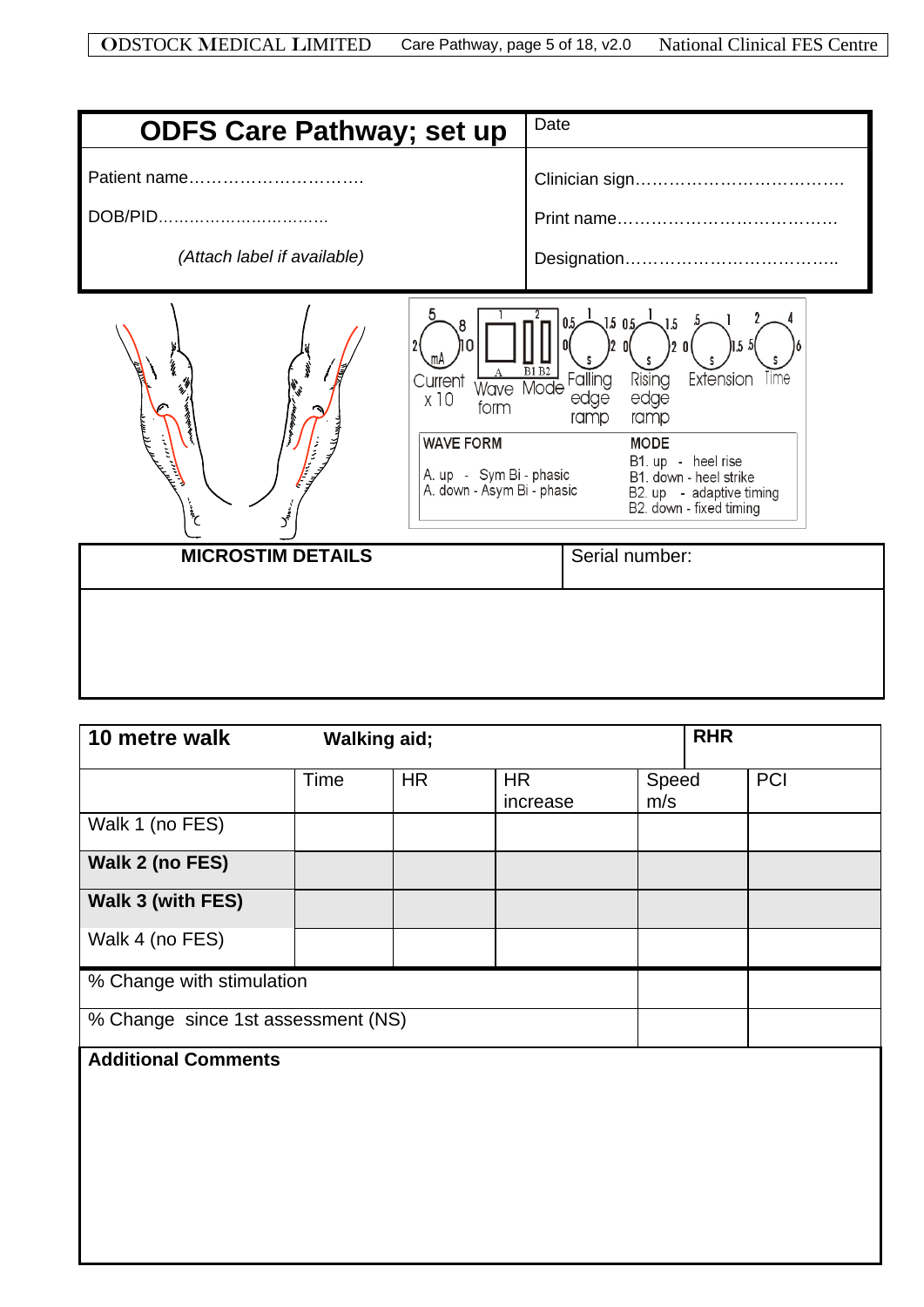#### **ODSTOCK MEDICAL LTD EQUIPMENT RECEIPT FORM**

#### **THIS TABLE DETAILS THE EQUIPMENT THAT YOU HAVE BEEN GIVEN:**

Name………………………… DOB/ PID…………………. Date………………..

| <b>Equipment Type</b>                | <b>ODFS</b><br><b>Single Channel</b> | <b>O2CHS</b><br>Two<br><b>Channel</b> | <b>O4CHS</b><br><b>Four</b><br><b>Channel</b> | MS <sub>2</sub><br>Two<br><b>Channel</b> | [Other]* |
|--------------------------------------|--------------------------------------|---------------------------------------|-----------------------------------------------|------------------------------------------|----------|
|                                      |                                      |                                       |                                               |                                          |          |
| <b>Serial Number</b>                 |                                      |                                       |                                               |                                          |          |
| <b>Instructions Supplied</b>         |                                      |                                       |                                               |                                          |          |
| Signature of User                    |                                      |                                       |                                               |                                          |          |
| Signature of Clinician               |                                      |                                       |                                               |                                          |          |
| Date Equipment<br>Returned           |                                      |                                       |                                               |                                          |          |
| Name and Signature<br>(received by): |                                      |                                       |                                               |                                          |          |

\* Use this column for one off or custom made devices. They may not be CE marked but they will meet all Medical Device requirements.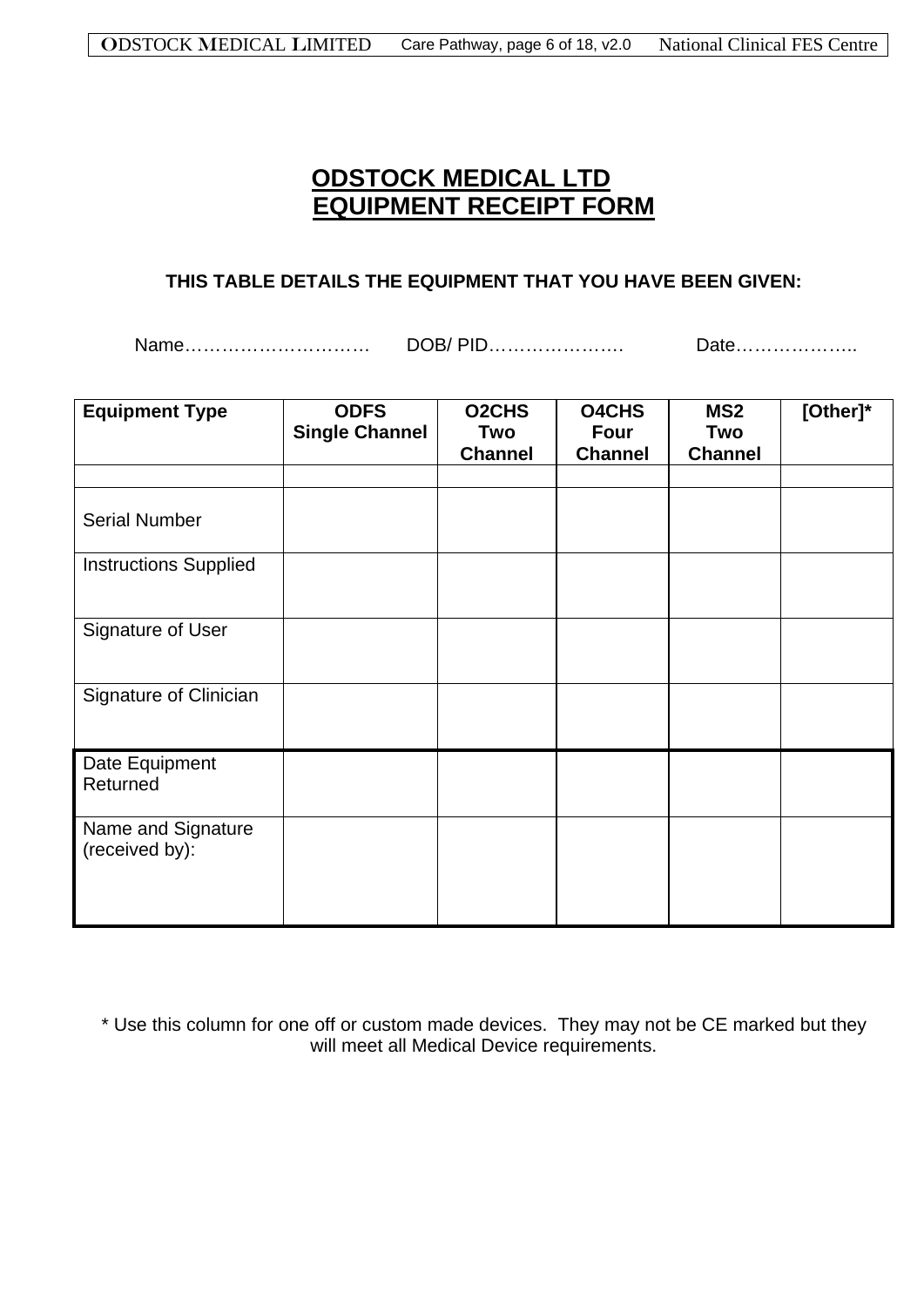## **Set-up; Problem list, treatment plan and goal sheet**

|                             |                                                                 | Clinician sign                         |                      |  |  |  |
|-----------------------------|-----------------------------------------------------------------|----------------------------------------|----------------------|--|--|--|
|                             |                                                                 |                                        |                      |  |  |  |
| (Attach label if available) |                                                                 |                                        |                      |  |  |  |
| Date                        | Problem identified                                              | <b>Treatment plan</b>                  | Clinician<br>initial |  |  |  |
|                             | Unilateral foot drop                                            | <b>ODFS</b>                            |                      |  |  |  |
|                             | Bilateral foot drop                                             | 02CHS                                  |                      |  |  |  |
|                             | Increased calf tone limiting<br>response to ODFS                | <b>MS2 V2</b>                          |                      |  |  |  |
|                             |                                                                 |                                        |                      |  |  |  |
|                             | Reduced ROM limiting<br>response to ODFS                        | <b>MS2 V2</b>                          |                      |  |  |  |
|                             |                                                                 |                                        |                      |  |  |  |
|                             | Lack of ankle stability on stance phase;<br>uncontrolled by FES | ODFS + orthosis;                       |                      |  |  |  |
|                             |                                                                 |                                        |                      |  |  |  |
|                             | Hypersensitive to sensation of<br>stimulation                   | <b>MS2 V2</b>                          |                      |  |  |  |
|                             |                                                                 |                                        |                      |  |  |  |
|                             |                                                                 |                                        |                      |  |  |  |
| Date set                    | Patient-specific objectives (in 18 weeks)                       | Outcome measure<br>(where appropriate) | Date<br>achieved     |  |  |  |
|                             |                                                                 |                                        |                      |  |  |  |
| Date set                    | Objectives for long term use                                    | Outcome measure<br>(where appropriate) |                      |  |  |  |
|                             |                                                                 |                                        |                      |  |  |  |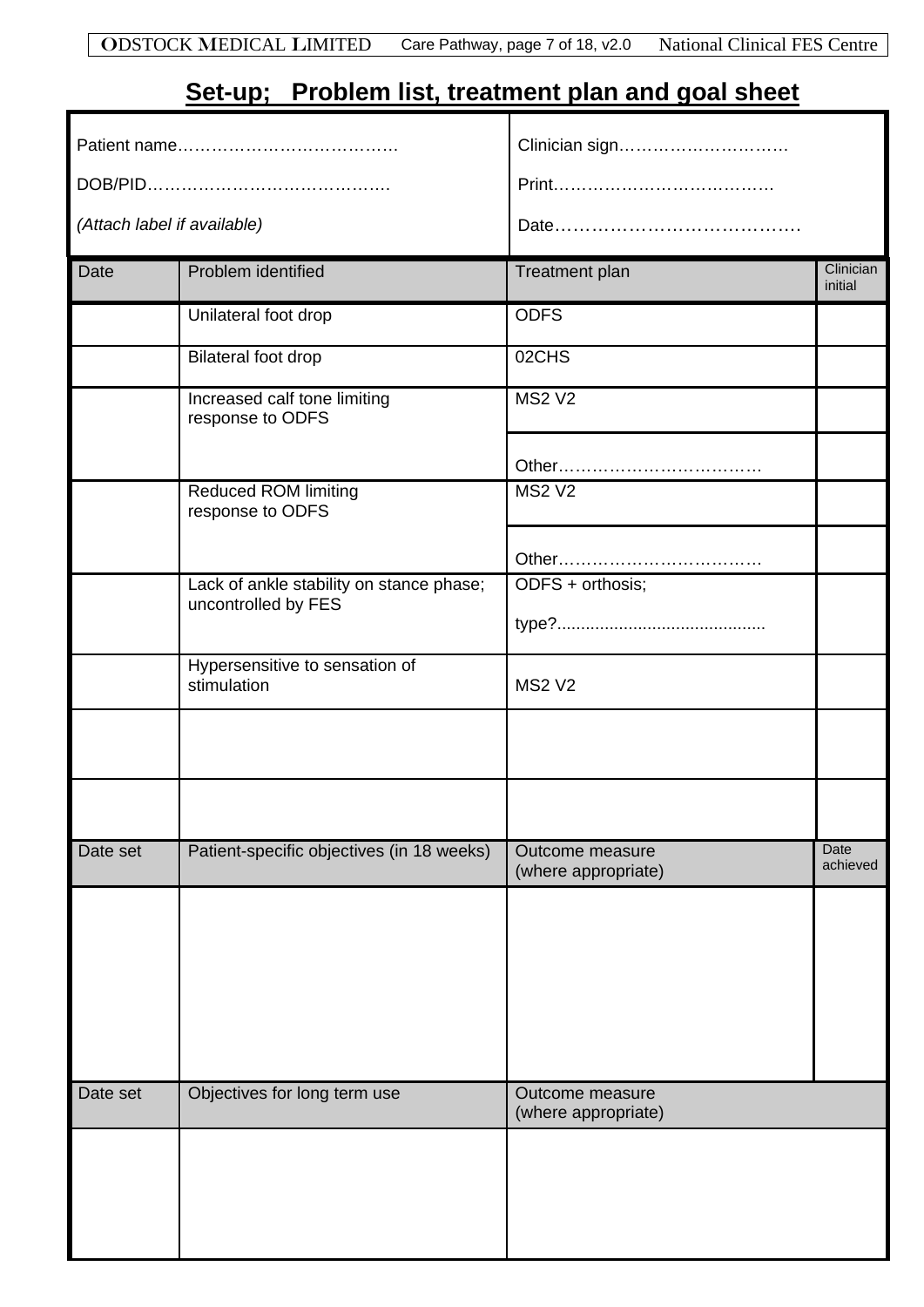|                                  | <b>ODSTOCK MEDICAL LIMITED</b>                          |               | Care Pathway, page 8 of 18, v2.0 |  | <b>National Clinical FES Centre</b> |                        |
|----------------------------------|---------------------------------------------------------|---------------|----------------------------------|--|-------------------------------------|------------------------|
| <b>ODFS Care Pathway; review</b> |                                                         |               | Date                             |  |                                     |                        |
| Patient name                     |                                                         |               |                                  |  |                                     |                        |
|                                  | DOB                                                     |               |                                  |  |                                     |                        |
|                                  | (Attach label if available)                             |               |                                  |  |                                     |                        |
|                                  | <b>Treated side</b><br>(circle)                         |               | $\mathsf{R}$                     |  | <b>Clinician</b><br><b>Initial</b>  | <b>Not</b><br>required |
| $\overline{1}$                   | Implied consent                                         |               |                                  |  |                                     |                        |
| $\overline{2}$ .                 | Changes to patient details and medication recorded      |               |                                  |  |                                     |                        |
| $\overline{3}$                   | <b>Patient/carer education- ODFS</b>                    |               | <b>Details if necessary</b>      |  | <b>Clinician</b><br><b>Initial</b>  | <b>Not</b><br>required |
| 3a                               | Procedure for donning and doffing                       |               |                                  |  |                                     |                        |
| 3 <sub>b</sub>                   | Test procedure                                          |               |                                  |  |                                     |                        |
| 3 <sub>c</sub>                   | Electrode positioning                                   |               |                                  |  |                                     |                        |
| 3d                               | Electrode care                                          |               |                                  |  |                                     |                        |
| 3e                               | Skin care                                               |               |                                  |  |                                     |                        |
| 3f                               | Fault finding                                           |               |                                  |  |                                     |                        |
| 3g                               | Written/photographic instructions issued                |               |                                  |  |                                     |                        |
| 4a                               | <b>Skin checked</b>                                     |               |                                  |  |                                     |                        |
| 4 <sub>b</sub>                   | Skin irritation form completed                          |               |                                  |  |                                     |                        |
| 5                                | Stimulation parameters reviewed and<br>recorded         |               |                                  |  |                                     |                        |
| $\,6\,$                          | <b>Technical information recorded</b>                   |               |                                  |  |                                     |                        |
| $\overline{7}$                   | <b>Patient videoed</b>                                  |               |                                  |  |                                     |                        |
| 8                                | Problem list, treatment plan and goal<br>sheet reviewed |               |                                  |  |                                     |                        |
| 9                                | 10 metre walks completed                                |               |                                  |  |                                     |                        |
| 10                               | <b>Patient Handling Profile completed</b>               |               |                                  |  |                                     |                        |
| 11                               | <b>Consumables issued</b>                               |               |                                  |  |                                     |                        |
| 11a.                             | Up to 3 packs of electrodes                             | Type:         |                                  |  |                                     |                        |
| 12b.                             | Up to 2 footswitches                                    | FSR position: |                                  |  |                                     |                        |
| 12c.                             | 1 electrode lead                                        | Length:       |                                  |  |                                     |                        |
| 12d.                             | 1 footswitch lead                                       | Length:       |                                  |  |                                     |                        |
| 12e.                             | Up to 2 insoles                                         | Size:         |                                  |  |                                     |                        |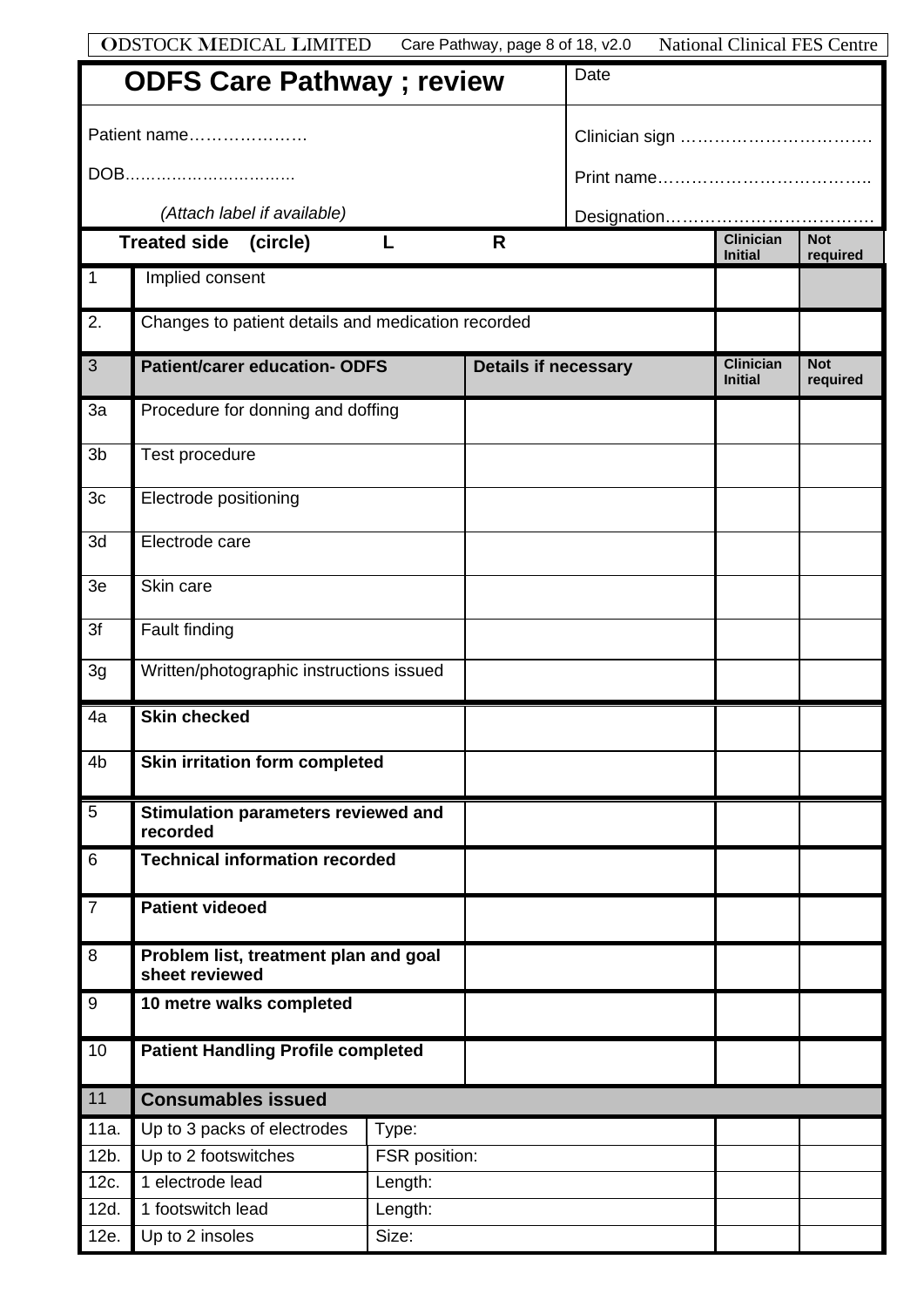| <b>ODFS Care Pathway; review</b>                                    | Date                                                                                                                                                                                                                                                                                                         |
|---------------------------------------------------------------------|--------------------------------------------------------------------------------------------------------------------------------------------------------------------------------------------------------------------------------------------------------------------------------------------------------------|
| Patient name<br>(Attach label if available)                         |                                                                                                                                                                                                                                                                                                              |
| Current<br>x10<br>form<br><b>WAVE FORM</b><br>نا<br>حج<br>$\vec{y}$ | 1.505<br>,1.5<br>15 :<br><b>B1 B2</b><br>Rising<br>Extension<br>Wave Mode Failing<br>Time<br>edge<br>edge<br>ramp<br>ramp<br><b>MODE</b><br>B1. up - heel rise<br>A. up   -   Sym Bi - phasic<br>A. down - Asym Bi - phasic<br>B1. down - heel strike<br>B2. up - adaptive timing<br>B2. down - fixed timing |
| <b>MICROSTIM DETAILS</b>                                            | Serial number:                                                                                                                                                                                                                                                                                               |
|                                                                     |                                                                                                                                                                                                                                                                                                              |

| 10 metre walk                      | <b>Walking aid;</b> |           |                       |  | <b>RHR</b>   |     |  |
|------------------------------------|---------------------|-----------|-----------------------|--|--------------|-----|--|
|                                    | Time                | <b>HR</b> | <b>HR</b><br>increase |  | Speed<br>m/s | PCI |  |
| Walk 1 (no FES)                    |                     |           |                       |  |              |     |  |
| Walk 2 (no FES)                    |                     |           |                       |  |              |     |  |
| Walk 3 (with FES)                  |                     |           |                       |  |              |     |  |
| Walk 4 (no FES)                    |                     |           |                       |  |              |     |  |
| % Change with stimulation          |                     |           |                       |  |              |     |  |
| % Change since 1st assessment (NS) |                     |           |                       |  |              |     |  |
| <b>Additional Comments</b>         |                     |           |                       |  |              |     |  |
|                                    |                     |           |                       |  |              |     |  |
|                                    |                     |           |                       |  |              |     |  |
|                                    |                     |           |                       |  |              |     |  |
|                                    |                     |           |                       |  |              |     |  |
|                                    |                     |           |                       |  |              |     |  |

I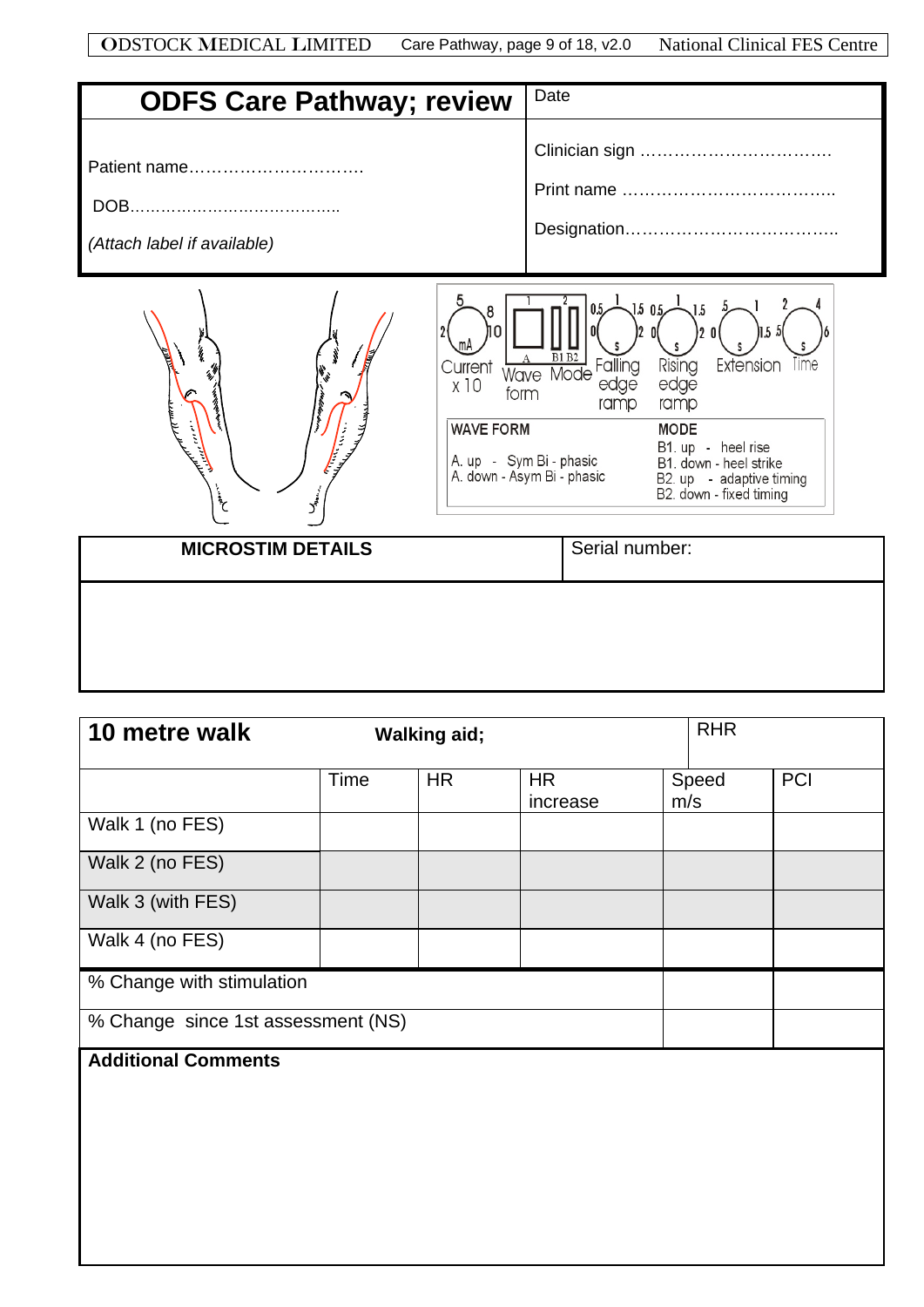|                                  | <b>ODSTOCK MEDICAL LIMITED</b>                          |               | Care Pathway, page 10 of 18, v2.0 |  | <b>National Clinical FES Centre</b> |                        |
|----------------------------------|---------------------------------------------------------|---------------|-----------------------------------|--|-------------------------------------|------------------------|
| <b>ODFS Care Pathway; review</b> |                                                         |               | Date                              |  |                                     |                        |
|                                  | Patient name                                            |               |                                   |  |                                     |                        |
|                                  | DOB                                                     |               |                                   |  |                                     |                        |
|                                  | (Attach label if available)                             |               |                                   |  |                                     |                        |
|                                  | Treated side (circle)                                   | L             | R                                 |  | <b>Clinician</b><br><b>Initial</b>  | <b>Not</b><br>required |
| $\overline{1}$                   | Implied consent                                         |               |                                   |  |                                     |                        |
| $\overline{2}$ .                 | Changes to patient details and medication recorded      |               |                                   |  |                                     |                        |
| $\overline{3}$                   | <b>Patient/carer education- ODFS</b>                    |               | <b>Details if necessary</b>       |  | <b>Clinician</b><br><b>Initial</b>  | <b>Not</b><br>required |
| 3a                               | Procedure for donning and doffing                       |               |                                   |  |                                     |                        |
| 3 <sub>b</sub>                   | Test procedure                                          |               |                                   |  |                                     |                        |
| 3 <sub>c</sub>                   | Electrode positioning                                   |               |                                   |  |                                     |                        |
| 3d                               | Electrode care                                          |               |                                   |  |                                     |                        |
| 3e                               | Skin care                                               |               |                                   |  |                                     |                        |
| 3f                               | Fault finding                                           |               |                                   |  |                                     |                        |
| 3g                               | Written/photographic instructions issued                |               |                                   |  |                                     |                        |
| 4a                               | <b>Skin checked</b>                                     |               |                                   |  |                                     |                        |
| 4 <sub>b</sub>                   | Skin irritation form completed                          |               |                                   |  |                                     |                        |
| $\overline{5}$                   | Stimulation parameters reviewed and<br>recorded         |               |                                   |  |                                     |                        |
| 6                                | <b>Technical information recorded</b>                   |               |                                   |  |                                     |                        |
| $\overline{7}$                   | <b>Patient videoed</b>                                  |               |                                   |  |                                     |                        |
| 8                                | Problem list, treatment plan and goal<br>sheet reviewed |               |                                   |  |                                     |                        |
| $\overline{9}$                   | 10 metre walks completed                                |               |                                   |  |                                     |                        |
| 10                               | <b>Patient Handling Profile completed</b>               |               |                                   |  |                                     |                        |
| $11$                             | <b>Consumables issued</b>                               |               |                                   |  |                                     |                        |
| 11a.                             | Up to 3 packs of electrodes                             | Type:         |                                   |  |                                     |                        |
| 12b.                             | Up to 2 footswitches                                    | FSR position: |                                   |  |                                     |                        |
| 12c.                             | 1 electrode lead                                        | Length:       |                                   |  |                                     |                        |
| 12d.                             | 1 footswitch lead<br>Length:                            |               |                                   |  |                                     |                        |
| 12e.                             | Size:<br>Up to 2 insoles                                |               |                                   |  |                                     |                        |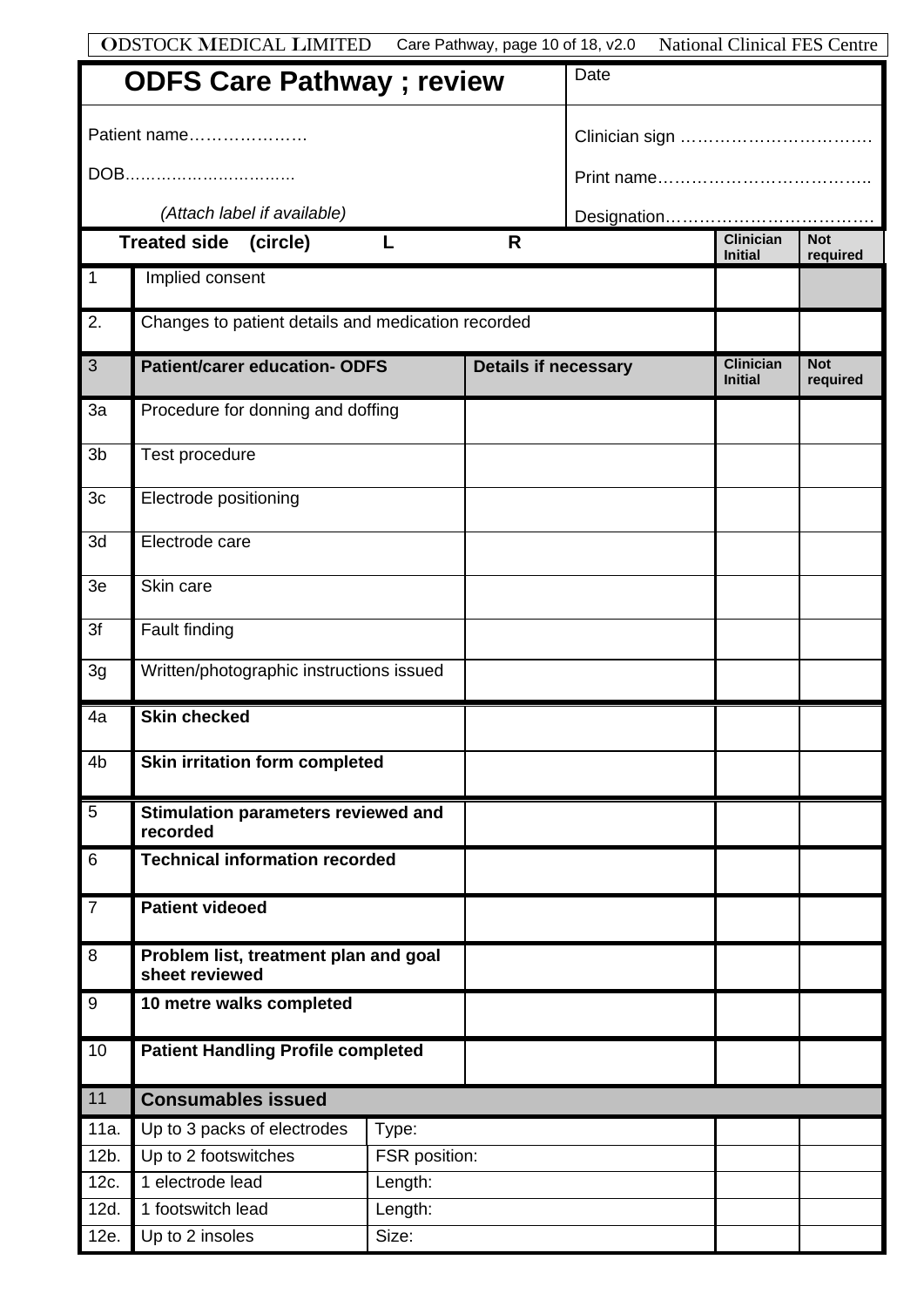| <b>ODSTOCK MEDICAL LIMITED</b> Care Pathway, page 11 of 18, v2.0 National Clinical FES Centre |  |  |
|-----------------------------------------------------------------------------------------------|--|--|
|-----------------------------------------------------------------------------------------------|--|--|

| <b>ODFS Care Pathway; review</b> | Date |
|----------------------------------|------|
| Patient name                     |      |
| DOB                              |      |
| (Attach label if available)      |      |





**MICROSTIM DETAILS** Serial number:

| 10 metre walk                      |      | <b>Walking aid;</b> |                       |              | <b>RHR</b> |            |
|------------------------------------|------|---------------------|-----------------------|--------------|------------|------------|
|                                    | Time | <b>HR</b>           | <b>HR</b><br>increase | Speed<br>m/s |            | <b>PCI</b> |
| Walk 1 (no FES)                    |      |                     |                       |              |            |            |
| Walk 2 (no FES)                    |      |                     |                       |              |            |            |
| Walk 3 (with FES)                  |      |                     |                       |              |            |            |
| Walk 4 (no FES)                    |      |                     |                       |              |            |            |
| % Change with stimulation          |      |                     |                       |              |            |            |
| % Change since 1st assessment (NS) |      |                     |                       |              |            |            |
| <b>Additional Comments</b>         |      |                     |                       |              |            |            |
|                                    |      |                     |                       |              |            |            |
|                                    |      |                     |                       |              |            |            |
|                                    |      |                     |                       |              |            |            |
|                                    |      |                     |                       |              |            |            |
|                                    |      |                     |                       |              |            |            |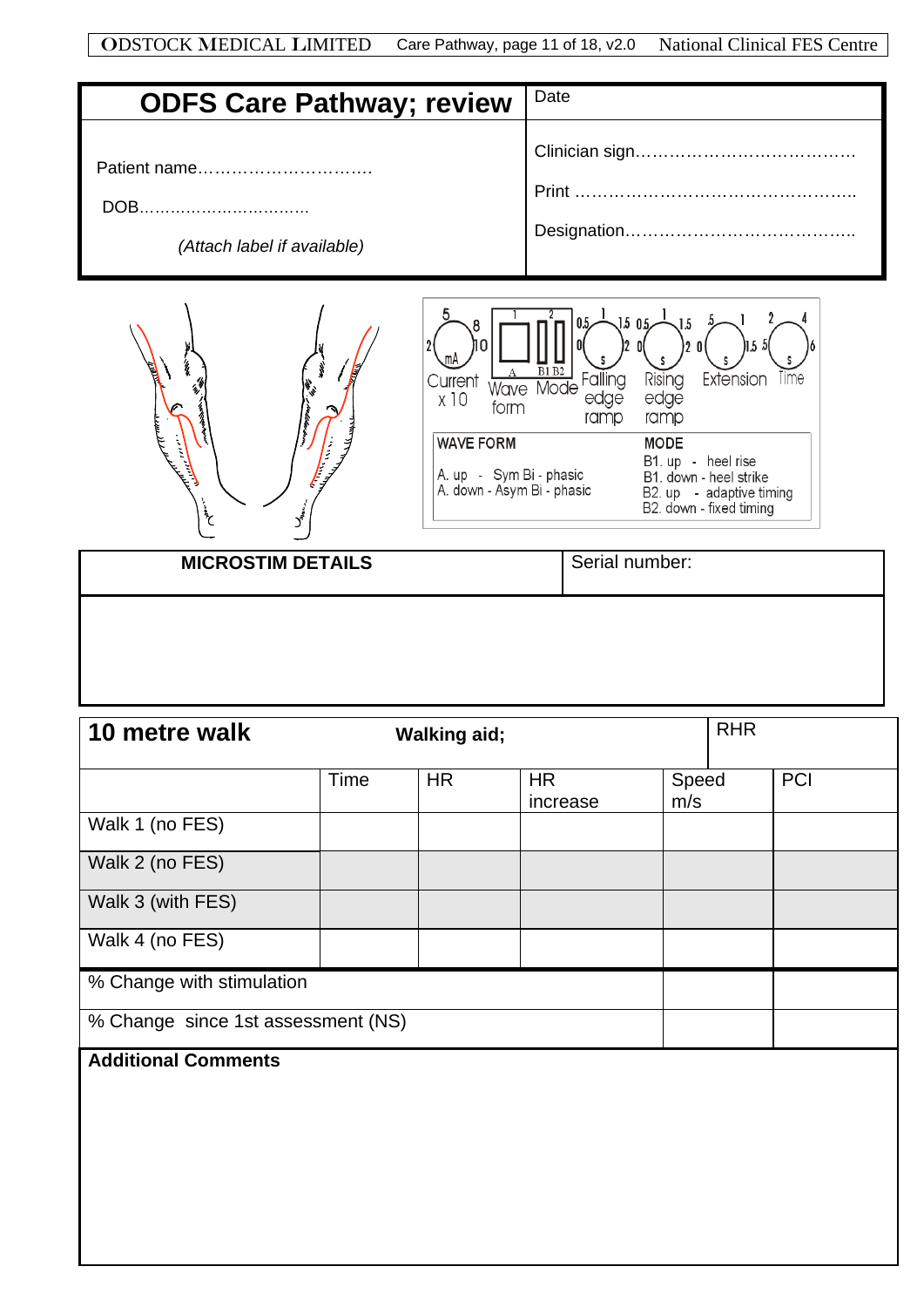| <b>ODSTOCK MEDICAL LIMITED</b><br>Care Pathway, page 12 of 18, v2.0<br><b>National Clinical FES Centre</b> |                                                         |               |   |  |                             |                                    |                        |
|------------------------------------------------------------------------------------------------------------|---------------------------------------------------------|---------------|---|--|-----------------------------|------------------------------------|------------------------|
|                                                                                                            | <b>COUFSSCaesePathingsy; resview</b>                    |               |   |  | Date Date                   |                                    |                        |
|                                                                                                            | Patient name                                            |               |   |  |                             |                                    |                        |
|                                                                                                            | DOB                                                     |               |   |  |                             |                                    |                        |
|                                                                                                            | (Attach label if available)                             |               |   |  |                             |                                    |                        |
|                                                                                                            | Treated side (circle)                                   |               | R |  |                             | <b>Clinician</b>                   | <b>Not</b>             |
| $\overline{1}$                                                                                             | Implied consent                                         |               |   |  |                             | <b>Initial</b>                     | required               |
| $\overline{2}$ .                                                                                           | Changes to patient details and medication recorded      |               |   |  |                             |                                    |                        |
| 3                                                                                                          | <b>Patient/carer education- ODFS</b>                    |               |   |  | <b>Details if necessary</b> | <b>Clinician</b><br><b>Initial</b> | <b>Not</b><br>required |
| 3a                                                                                                         | Procedure for donning and doffing                       |               |   |  |                             |                                    |                        |
| 3 <sub>b</sub>                                                                                             | Test procedure                                          |               |   |  |                             |                                    |                        |
| 3 <sub>c</sub>                                                                                             | Electrode positioning                                   |               |   |  |                             |                                    |                        |
| 3d                                                                                                         | Electrode care                                          |               |   |  |                             |                                    |                        |
| 3 <sub>e</sub>                                                                                             | Skin care                                               |               |   |  |                             |                                    |                        |
| $\overline{3f}$                                                                                            | Fault finding                                           |               |   |  |                             |                                    |                        |
| 3g                                                                                                         | Written/photographic instructions issued                |               |   |  |                             |                                    |                        |
| 4a                                                                                                         | <b>Skin checked</b>                                     |               |   |  |                             |                                    |                        |
| 4 <sub>b</sub>                                                                                             | Skin irritation form completed                          |               |   |  |                             |                                    |                        |
| 5                                                                                                          | Stimulation parameters reviewed and<br>recorded         |               |   |  |                             |                                    |                        |
| $6\phantom{1}6$                                                                                            | <b>Technical information recorded</b>                   |               |   |  |                             |                                    |                        |
| $\overline{7}$                                                                                             | <b>Patient videoed</b>                                  |               |   |  |                             |                                    |                        |
| $\, 8$                                                                                                     | Problem list, treatment plan and goal<br>sheet reviewed |               |   |  |                             |                                    |                        |
| $\boldsymbol{9}$                                                                                           | 10 metre walks completed                                |               |   |  |                             |                                    |                        |
| 10                                                                                                         | <b>Patient Handling Profile completed</b>               |               |   |  |                             |                                    |                        |
| 11                                                                                                         | <b>Consumables issued</b>                               |               |   |  |                             |                                    |                        |
| 11a.                                                                                                       | Up to 3 packs of electrodes                             | Type:         |   |  |                             |                                    |                        |
| 12b.                                                                                                       | Up to 2 footswitches                                    | FSR position: |   |  |                             |                                    |                        |
| 12c.                                                                                                       | 1 electrode lead<br>Length:                             |               |   |  |                             |                                    |                        |
| 12d.                                                                                                       | 1 footswitch lead                                       | Length:       |   |  |                             |                                    |                        |
| 12e.                                                                                                       | Size:<br>Up to 2 insoles                                |               |   |  |                             |                                    |                        |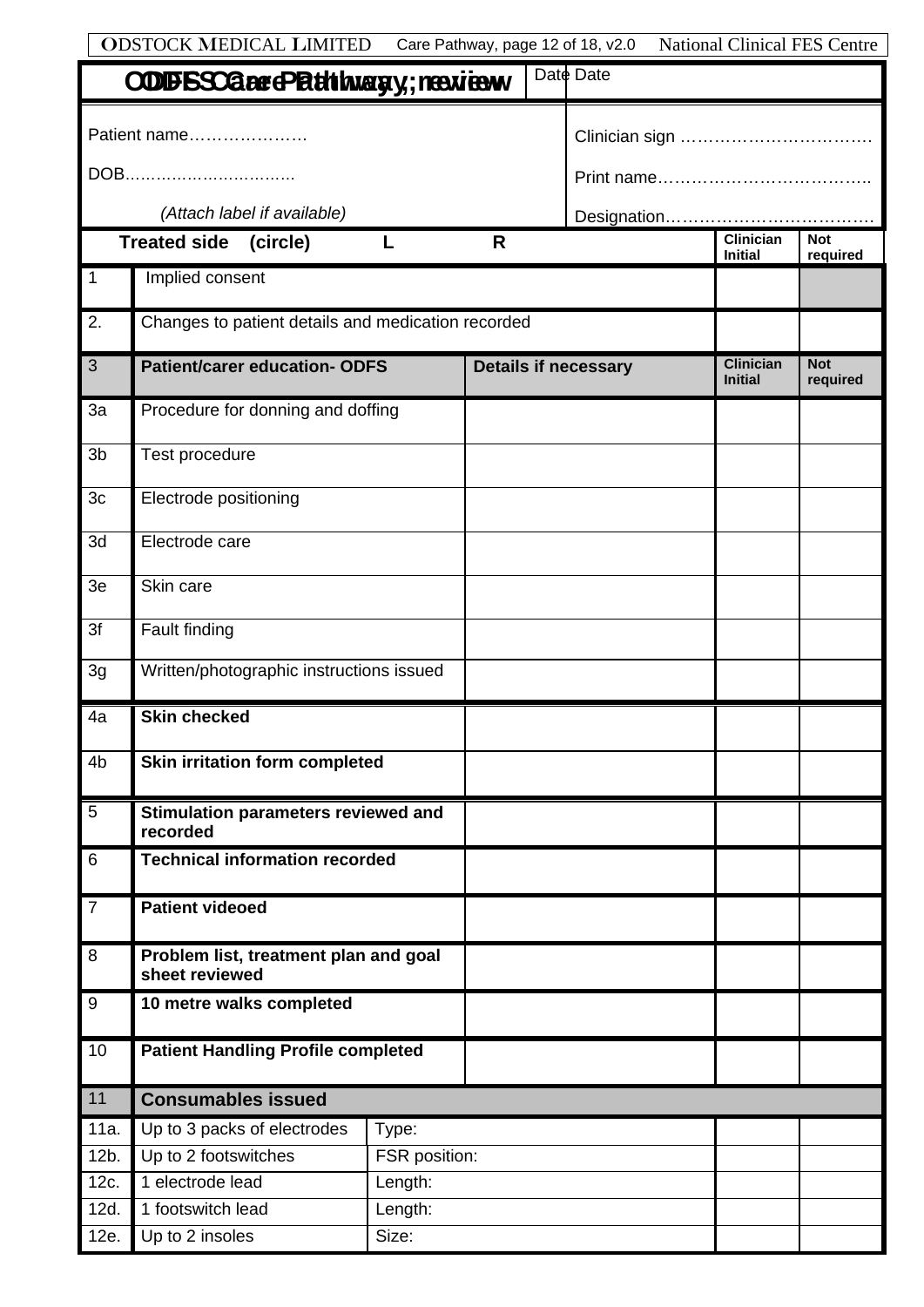#### ODSTOCK MEDICAL LIMITED Care Pathway, page 13 of 18, v2.0 National Clinical FES Centre

| (Attach label if available) |  |
|-----------------------------|--|



| 10 metre walk                      | <b>Walking aid;</b> |           |                       |              | <b>RHR</b> |     |
|------------------------------------|---------------------|-----------|-----------------------|--------------|------------|-----|
|                                    | <b>Time</b>         | <b>HR</b> | <b>HR</b><br>increase | Speed<br>m/s |            | PCI |
| Walk 1 (no FES)                    |                     |           |                       |              |            |     |
| Walk 2 (no FES)                    |                     |           |                       |              |            |     |
| Walk 3 (with FES)                  |                     |           |                       |              |            |     |
| Walk 4 (no FES)                    |                     |           |                       |              |            |     |
| % Change with stimulation          |                     |           |                       |              |            |     |
| % Change since 1st assessment (NS) |                     |           |                       |              |            |     |
| <b>Additional Comments</b>         |                     |           |                       |              |            |     |
|                                    |                     |           |                       |              |            |     |
|                                    |                     |           |                       |              |            |     |
|                                    |                     |           |                       |              |            |     |
|                                    |                     |           |                       |              |            |     |
|                                    |                     |           |                       |              |            |     |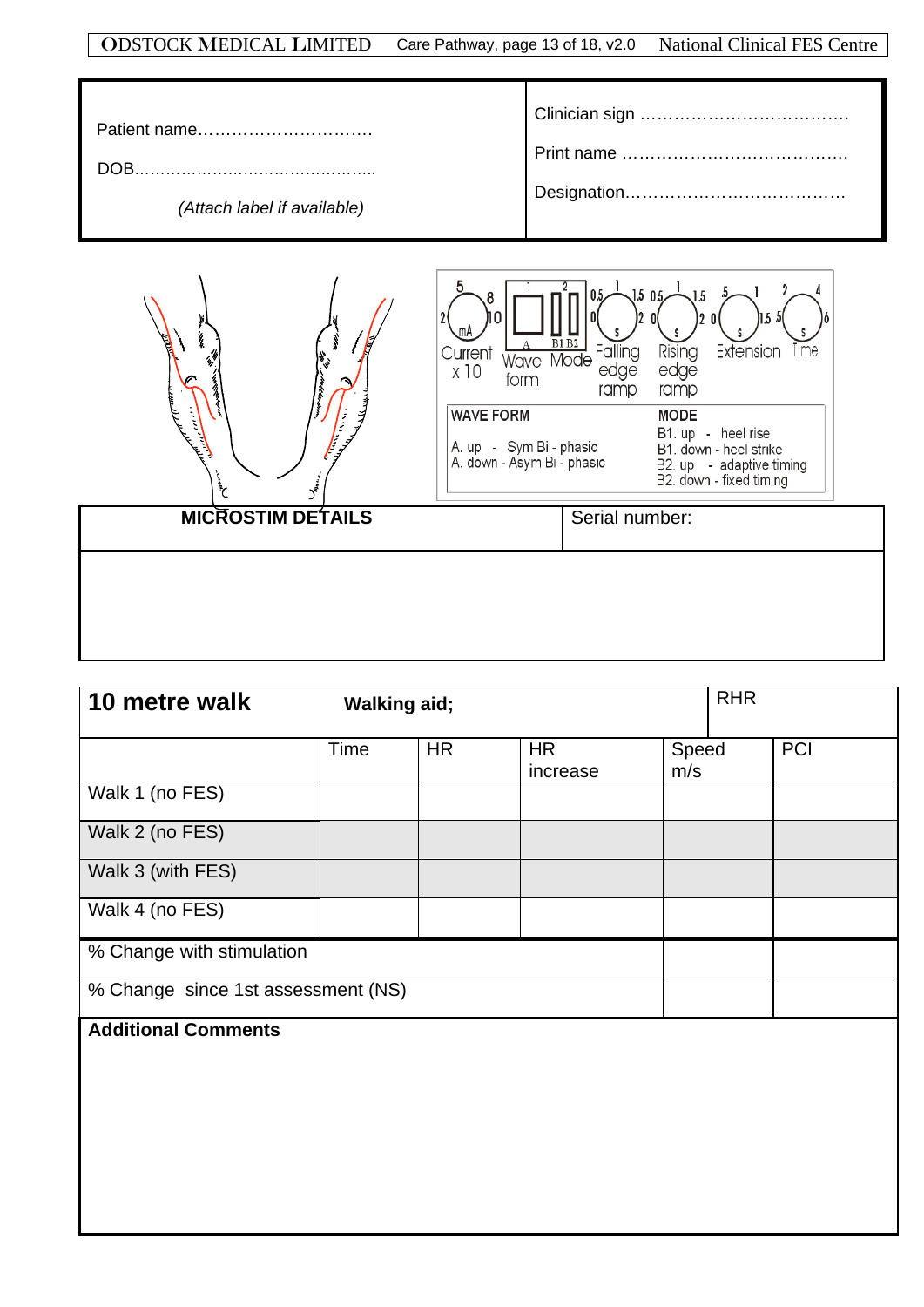## **Patient Handling Profile**

| <b>Patient details:</b>        |             |                                                                                               |       |                    |  |
|--------------------------------|-------------|-----------------------------------------------------------------------------------------------|-------|--------------------|--|
| Name                           |             | DOB                                                                                           | $PID$ |                    |  |
| <b>Handling Considerations</b> |             |                                                                                               |       |                    |  |
| Height                         |             |                                                                                               |       |                    |  |
| Weight                         |             |                                                                                               |       |                    |  |
| Eyesight                       |             |                                                                                               |       |                    |  |
| Hearing                        |             |                                                                                               |       |                    |  |
|                                |             |                                                                                               |       |                    |  |
| Transfer                       | Independent | <b>Requires Assistance</b>                                                                    |       | Additional<br>Aids |  |
| Sitting to standing            |             | Handling belt plus 1 person<br>Handling belt plus 2 people                                    |       |                    |  |
| Bed/chair to chair             |             | Handling belt plus 1 person, step around<br>Handling belt plus 2 people, step around<br>Hoist |       |                    |  |
| Walking                        |             | Handling belt plus one person<br>Handling belt plus 2 people                                  |       |                    |  |
|                                |             |                                                                                               |       |                    |  |
|                                |             |                                                                                               |       |                    |  |
| Amendment/<br>Review date      |             |                                                                                               |       |                    |  |
|                                |             |                                                                                               |       |                    |  |

Signed.......................... Printed............................. Designation............... Date.........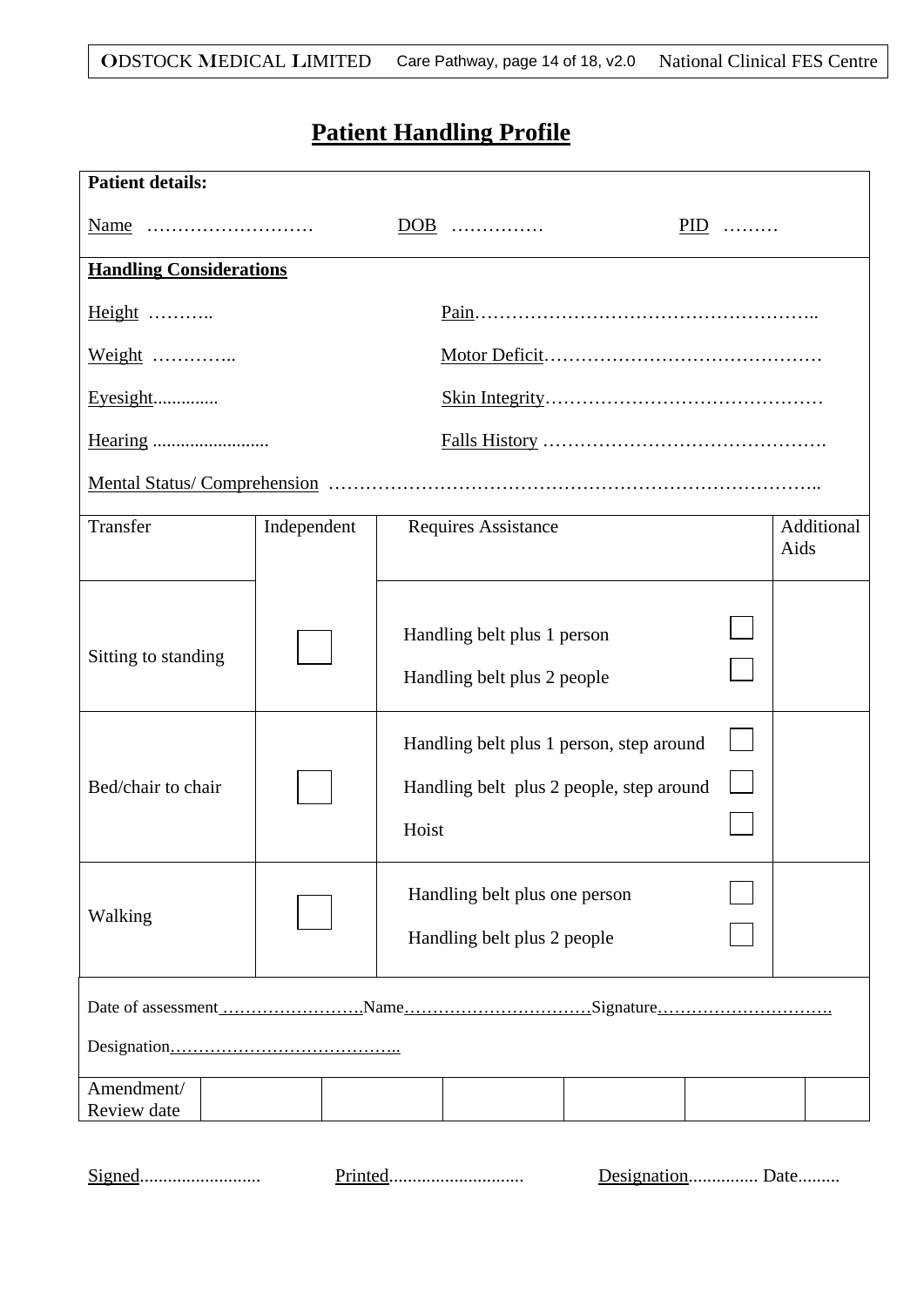## **Patient Handling Profile**

| Date of<br>amendment | <b>Task amended</b> | <b>Reason for</b><br>change | <b>New</b><br>recommendation | Name/ signature/<br>designation |
|----------------------|---------------------|-----------------------------|------------------------------|---------------------------------|
|                      |                     |                             |                              |                                 |
|                      |                     |                             |                              |                                 |
|                      |                     |                             |                              |                                 |
|                      |                     |                             |                              |                                 |
|                      |                     |                             |                              |                                 |
|                      |                     |                             |                              |                                 |
|                      |                     |                             |                              |                                 |
|                      |                     |                             |                              |                                 |
|                      |                     |                             |                              |                                 |
|                      |                     |                             |                              |                                 |
|                      |                     |                             |                              |                                 |
|                      |                     |                             |                              |                                 |
|                      |                     |                             |                              |                                 |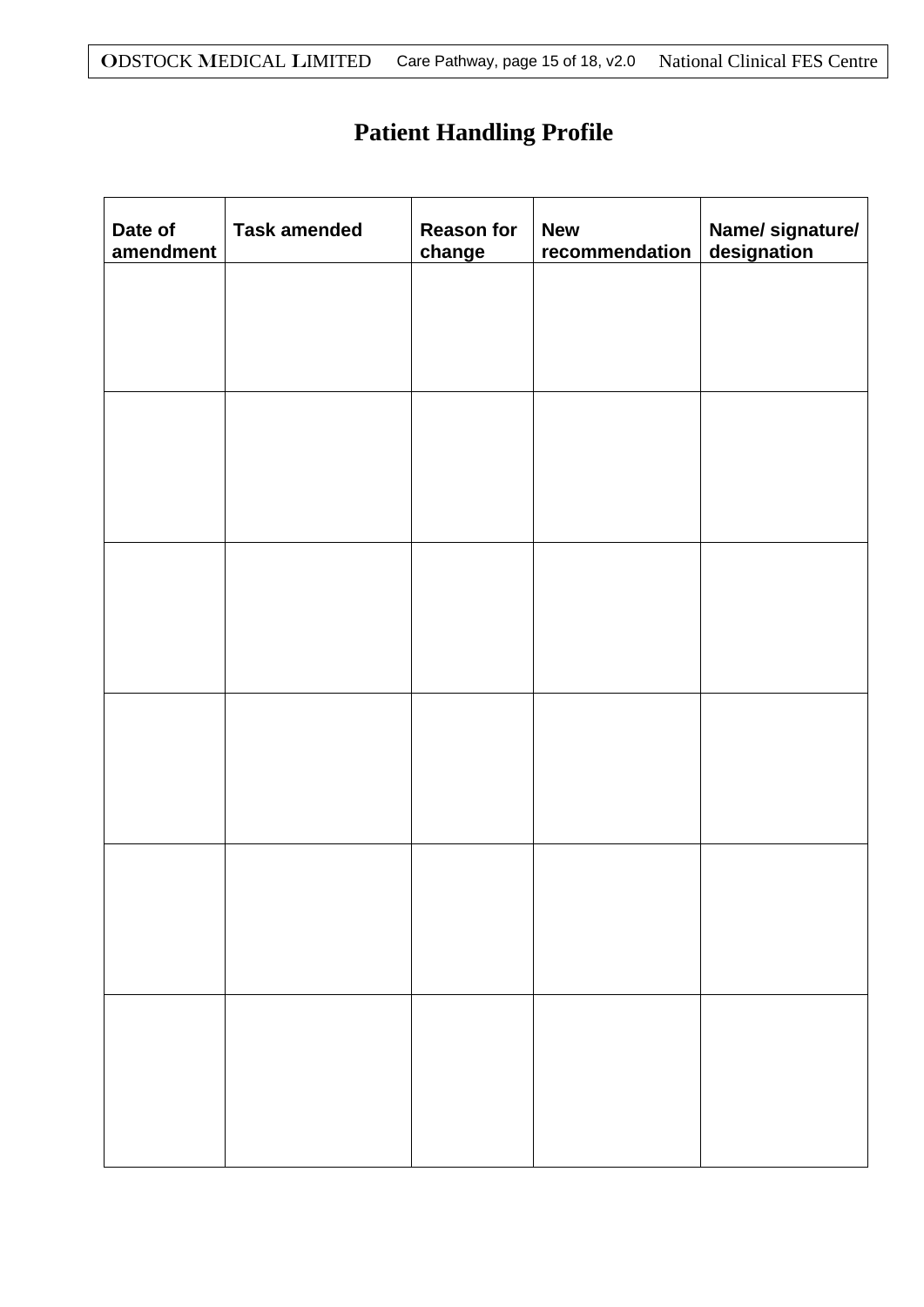### **Discharge summary ODFS & O2CHS**

|    |    | Name: Name: All and the state of the state of the state of the state of the state of the state of the state of the state of the state of the state of the state of the state of the state of the state of the state of the sta<br>Date: |  |  |  |  |  |
|----|----|-----------------------------------------------------------------------------------------------------------------------------------------------------------------------------------------------------------------------------------------|--|--|--|--|--|
| 1. |    | When was the use of the stimulator discontinued?                                                                                                                                                                                        |  |  |  |  |  |
| 2. |    | Why was treatment stopped?<br>Please put crosses by any response that was relevant.<br>Please ring the most important reason.                                                                                                           |  |  |  |  |  |
|    | a. | The stimulator did not help the users walking.                                                                                                                                                                                          |  |  |  |  |  |
|    | b. | The equipment was unreliable.                                                                                                                                                                                                           |  |  |  |  |  |
|    | c. | Problems with skin allergy to the electrodes.                                                                                                                                                                                           |  |  |  |  |  |
|    | d. | Problems finding the correct electrode positions.                                                                                                                                                                                       |  |  |  |  |  |
|    | е. | The equipment was too difficult to use.                                                                                                                                                                                                 |  |  |  |  |  |
|    | f. | The equipment was too much bother to use.                                                                                                                                                                                               |  |  |  |  |  |
|    | g. | The equipment was cosmetically unacceptable.                                                                                                                                                                                            |  |  |  |  |  |
|    | h. | The user's mobility improved so they no longer needed the stimulator.                                                                                                                                                                   |  |  |  |  |  |
|    | i. | The user's mobility deteriorated so were no longer able to use the stimulator.                                                                                                                                                          |  |  |  |  |  |
|    | j. | The stimulation was too painful.                                                                                                                                                                                                        |  |  |  |  |  |
|    | k. | The stimulator caused an increase in spasticity.                                                                                                                                                                                        |  |  |  |  |  |
|    | I. | Autonomic dysreflexia                                                                                                                                                                                                                   |  |  |  |  |  |
|    | m. | Death. Cause:<br><u> 2000 - 2000 - 2000 - 2000 - 2000 - 2000 - 2000 - 2000 - 2000 - 2000 - 2000 - 2000 - 2000 - 2000 - 2000 - 200</u>                                                                                                   |  |  |  |  |  |
|    | n. | Lost to follow up                                                                                                                                                                                                                       |  |  |  |  |  |
|    | о. | Unrelated medical complication. Please specify. ________________________________                                                                                                                                                        |  |  |  |  |  |
|    | p. | Other reasons, please specify.<br><u> 1989 - Johann John Stone, mars eta biztanleria (h. 1989).</u>                                                                                                                                     |  |  |  |  |  |
|    | q. | Discharged to a local clinic, please specify.<br><u> 1980 - Johann John Stone, mars eta biztanleria (</u>                                                                                                                               |  |  |  |  |  |
| 3. |    | Equipment returned? Y / N<br>Discharged?<br>Y / N                                                                                                                                                                                       |  |  |  |  |  |
|    |    | Print<br>Clinician sign<br>Designation                                                                                                                                                                                                  |  |  |  |  |  |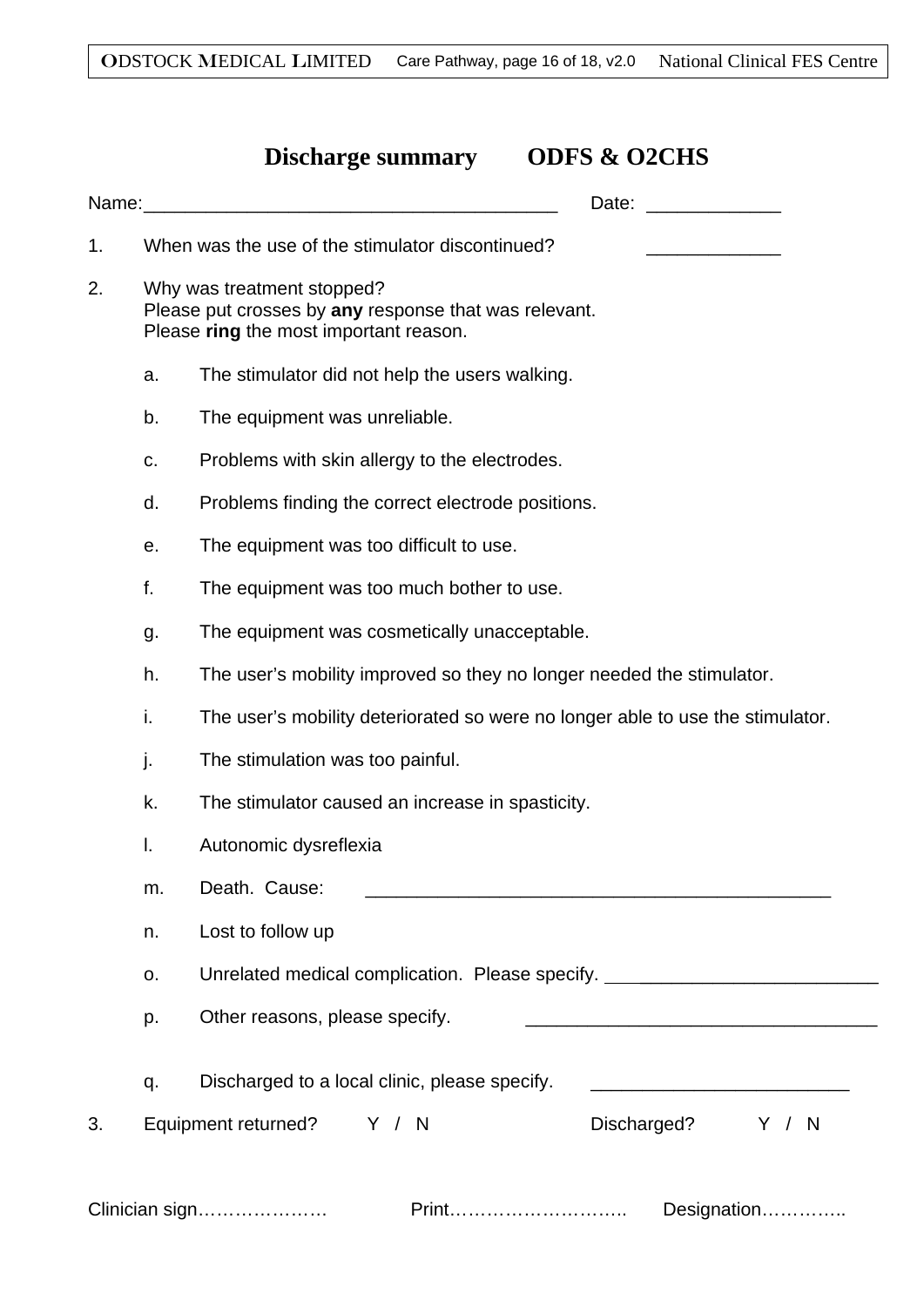## **Continuation Sheet**

Patient name………………………….

DOB………………………………………..

 *(Attach label if available)*

Clinician sign ……………. Print……………. Designation………….. Date……

| /ersions | Changes                                                             | Author and date           |
|----------|---------------------------------------------------------------------|---------------------------|
| -        | - combination of previous forms and extra detail<br>care<br>pathway | 22/11/07<br>$\sim$ Jollev |
|          | Date for review                                                     | 2008<br>January           |